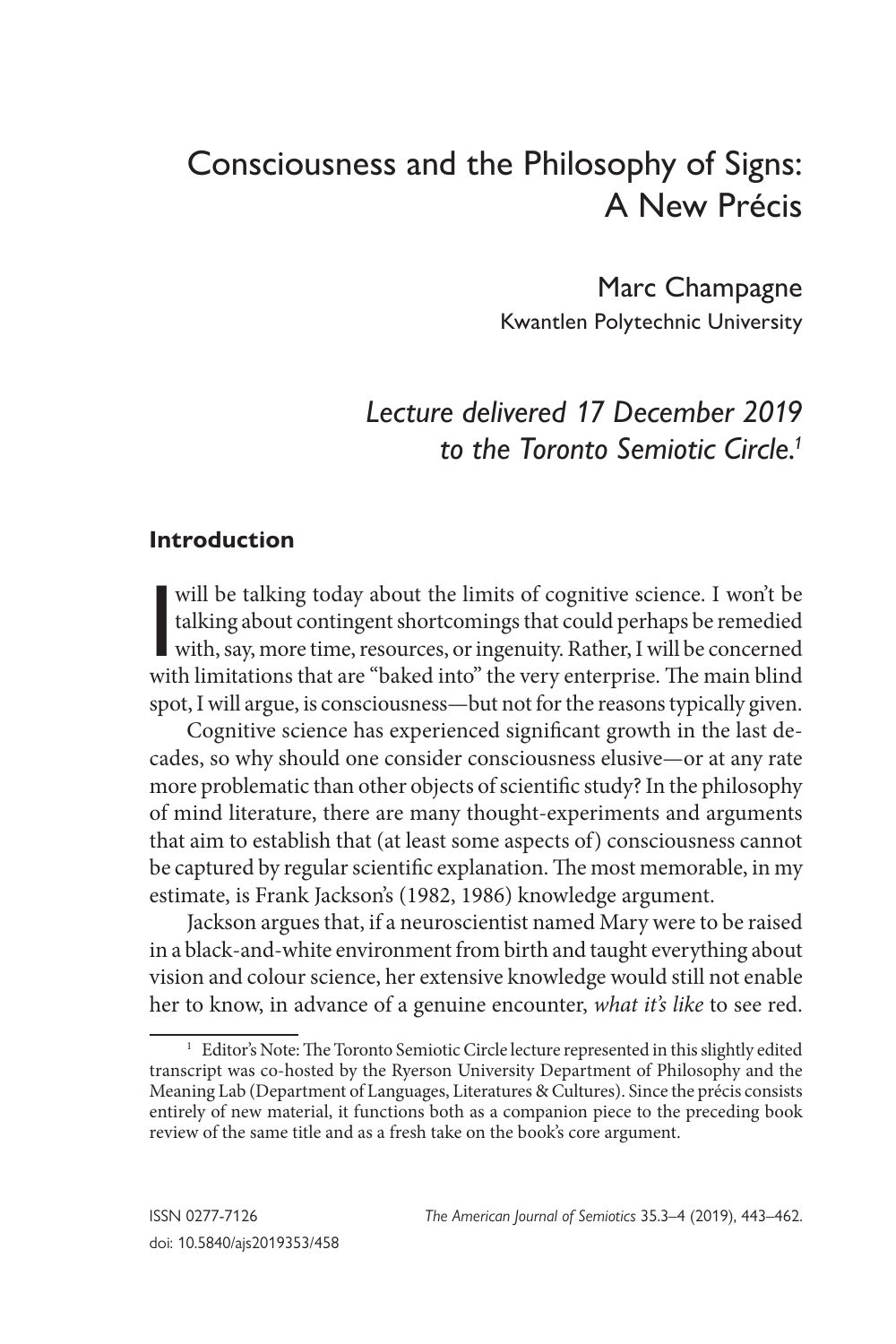She can learn much about that colour in her monochrome setting. But, even with access to a completed neuroscience, she will appreciate the *experiential quality* of red only upon her release.

I'm a big fan of this argument. Jackson's scenario, however, calls on some science-fiction that gives me pause. For one thing, doctoring a blackand-white environment is admittedly just an idealization. For instance, if one worries that Mary might experience red by seeing her blood, one can alter the story so that she wears special colour-negating goggles and so on. Alas, these ad hoc fixes make the starting scenario far-fetched. More problematically, the story requires Mary to be maximally informed, but no single human can be maximally informed about any science—let alone all the sciences needed to exhaustively comprehend color vision.

As a result of these outlandish assumptions, there will always be those (like Dennett 1991: 399–400) who suspect that the knowledge argument's conclusion is dubious. That is a shame, since in principle the qualitative dimension of consciousness should be something that we are all familiar with. I therefore want to avoid speculative detours and instead articulate the basic philosophic worry using only ordinary premises.

Current work in philosophy of mind can sometimes seem arcane, so my goal today will be to answer the question: why bother? I have spent a whole book and several articles trying to make sense of the qualitative dimension of consciousness, but there is no point in trying to sell a solution unless we have first established (independently of any academic literature) that there is a real problem to solve. So, if I can't convey my position in under an hour, I can at least convey the *issue* that motivates it.

For what it's worth, I have decided not to rehearse any previous material, so everything I will say today is a fresh gloss—one that I am fortunate to make with the benefit of some hindsight. So, if anything I say sounds incomplete, it is probably because it is. For those wishing to fill the gaps, the companion piece to this talk is the book by the same name (Champagne 2018).

## **The Ordinary Knowledge Argument, Less Comfortable Version**

With that orientation and caveat in mind, let me start with two premises which I trust everyone will accept. First: *humans are capable of having orgasms*. We can add to this another uncontroversial claim, namely that *humans are capable of using language*. Putting aside science-fiction, an acknowledgement of these two claims generates a problem. Let me outline how.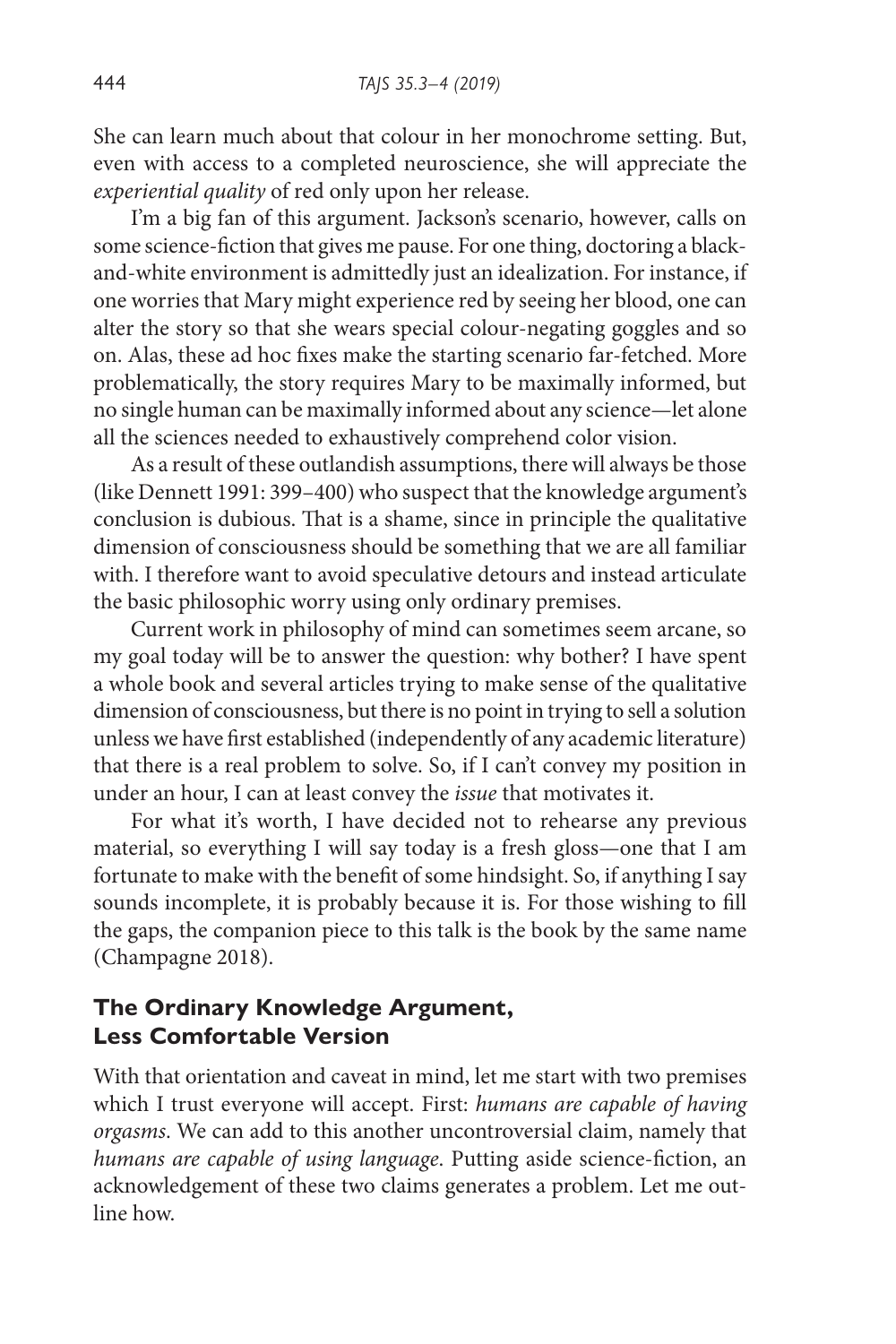The human experience of orgasms and the human use of language both unfold diachronically, so there had to be a time when both were absent from one's cognitive life. One consequence of this unfolding in time is that most of us learned the word "orgasm" before we actually experienced one. The usual developmental timeline, then, seems to have three distinct segments. First, there was a period when one did not have any orgasm and did not even know the word for that. Next in line was a period when one generally knew the word but still had not undergone the particular experience it picks out. Finally, there came a time when one underwent one's first orgasm, thereby augmenting one's earlier mastery of the relevant bit of language with a first-hand experience.

I am not concerned with how long each segment of this timeline lasted, but only with the possibility that events can unfold in that order: total ignorance, followed by hearsay, and finally first-hand appreciation. Some individual lives no doubt unfold differently. One could, for instance, experience an orgasm before learning the word for that. Nevertheless, given the (arguably standard) sequence of events just outlined, the second segment becomes philosophically interesting.

There was presumably a time in one's life when, despite never having had an orgasm, one knew how to deploy the word in appropriate contexts; using it grammatically in conversations, and so on. In other words, passing the Turing test in front our peers, we faked it until we made it.

Now, suppose that, in a bid to improve one's linguistic performance, one asked a more experienced friend to describe in more detail *what it's like* to have an orgasm. A person in the know might give the following answer: you become all warm, it tingles, you momentarily forget where you are, your body stiffens, it's like the feeling of release that you get in a hot shower after a hard workout, and so on.

Such replies can vary, but they all essentially try to reason by analogy. One takes a qualitative feel and attempts to convey the quality in question by appealing to similar qualitative feels. You will notice that this communicative strategy is premised on two assumptions. First, it is assumed that the descriptions each pick out experiences that the question-asker has already undergone—otherwise these descriptions will in turn be unknown and thus compound the starting problem by leading to a regress. If one has never felt a tingling sensation, that analogy will not be very informative. Second, it is assumed that experiences sum, such that many conjoined descriptions can shed light on a single qualitative experience. An orgasm is a unitary experience, but we deploy a battery of adjectives to describe it.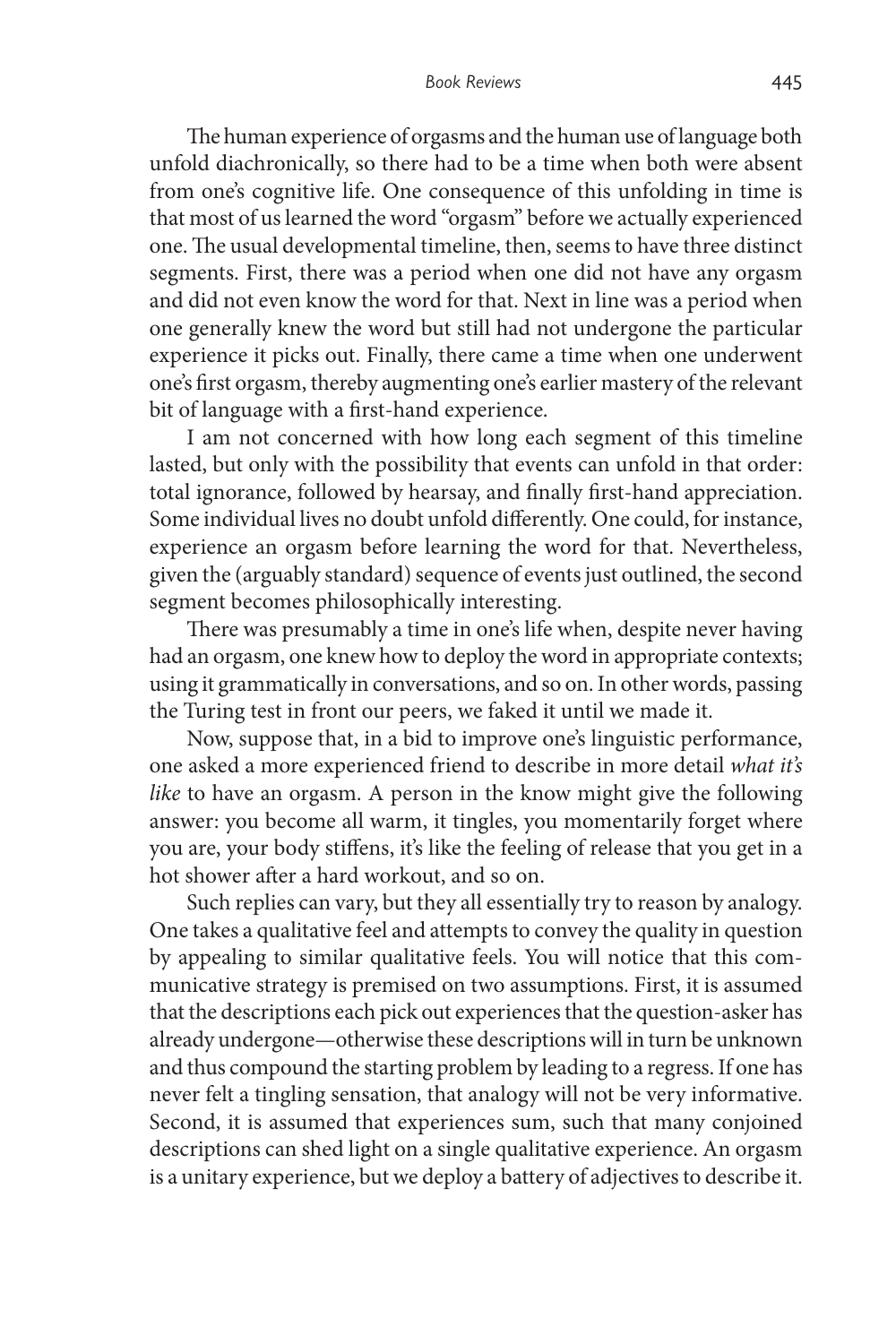Our everyday talk nevertheless makes it seem that, if one is able to analyze the feeling of an orgasm as the feeling of heat, the feeling of tingling, and the feeling of slight dizziness (say), one can simply add a plus sign between those parts to obtain the sum. This is, however, wildly implausible. I might say, in an ordinary conversation, that wasabi is like tasting hot sauce while sneezing. However, someone who tries to recreate that experience by sipping on Tabasco sauce and blowing her nose will not succeed in producing the taste of wasabi. The same goes for orgasms, which (thankfully?) cannot be produced by jointly doctoring sensations of heat, tingling, and slight dizziness. This fact alone should cast doubt on the ability of language to do the referential work required.

This dubious tally and threat of regress notwithstanding, what matters for my purpose is that a word is explained with still more words. This attempt to explain a word with words may look circular, but the truth is that a large enough circle can achieve wonders. A dictionary, for example, does just that. Yet, what has been said about the translation manual of John Searle's (1980) Chinese room is equally applicable to a dictionary in one's native language, namely that, without an appreciation of the referents, "[t]he trip through the dictionary would amount to a merry-go-round, passing endlessly from one meaningless symbol or symbol-string (the definiens) to another (the definiendum), never coming to a halt on what anything meant" (Harnad 1990: 339). If a network of word-to-word relations is sufficiently large and sufficiently systematic, it can provide knowledge, albeit only knowledge of the sort that Bertrand Russell (1910–1911) called "knowledge by description". What is missing, ostensibly, is "knowledge by acquaintance".

Now that we have introduced this important analytical distinction, imagine that the person wishing to know more about orgasms decided to learn all the knowledge by description that one can possibly acquire about that subject. Since people can write down their first-person reports, such an armchair student of orgasms would have access to texts aiming to be maximally descriptive (like something written by a trained phenomenologist), as well as texts aiming to be maximally evocative (like something composed by a poet or romance novelist). In addition, one could read biology textbooks, watch video footage of people undergoing the experience, and whatever else *isn't* an orgasm itself. The question is: Could such theoretical learning, pushed to its maximum, ever allow one to *know* what it's like to have an orgasm?

To gauge the likelihood of this, imagine that one's high school friend returned from a long reading session at the library to boast that he/she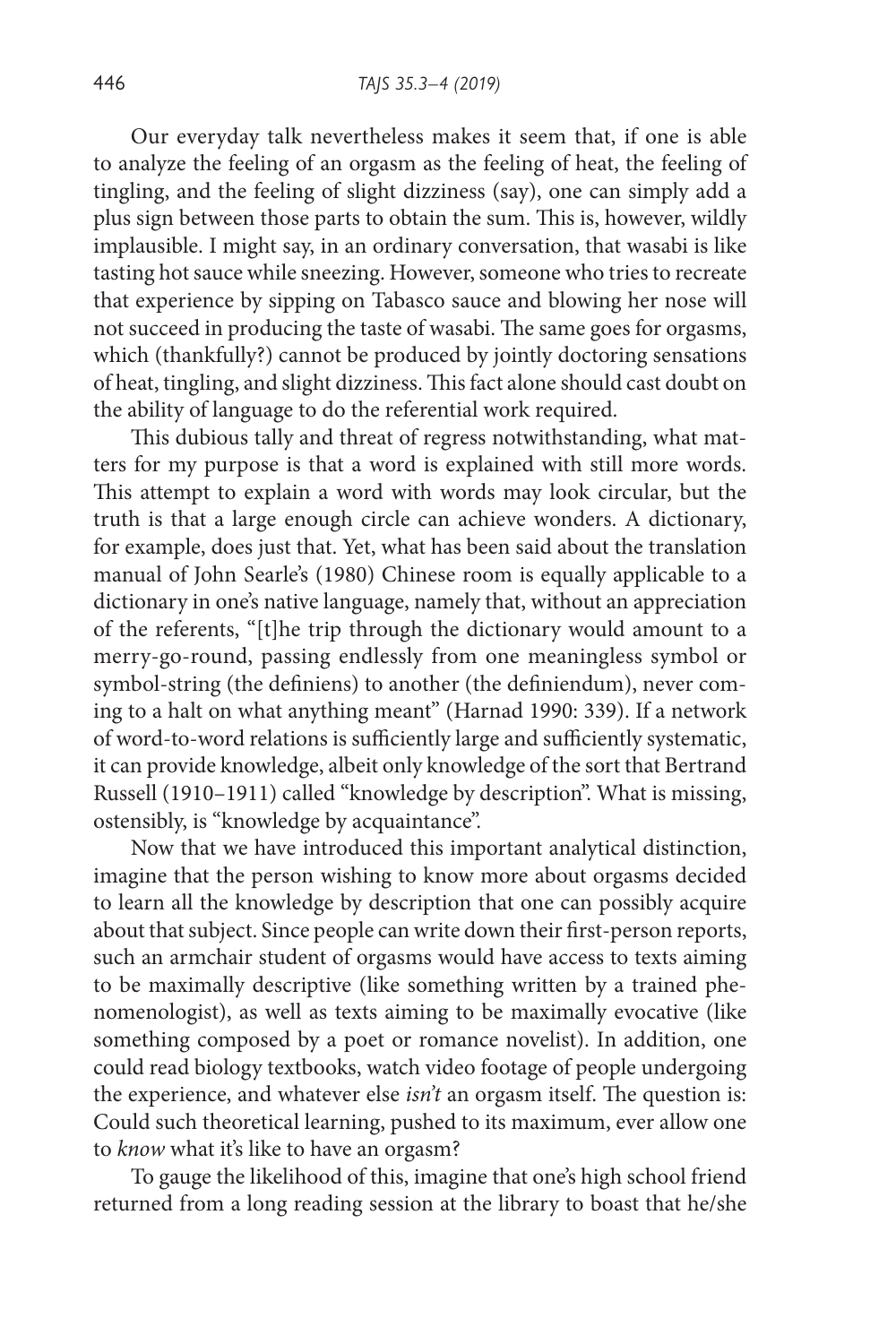knew—without ever having one—what it feels like to have an orgasm. How seriously would we take that claim to knowledge? Surely, most of us would scoff at such a boast.

Recall that, unlike a color-blind neuroscientist, most of us occupied this position at some point. There was presumably a period in one's lifetime when, despite never having had an orgasm, one knew the word. Yet, when our friends confessed that they had recently felt something extraordinary, few of us turned to a study of books in order to fill this intriguing gap in our knowledge. The shorter route of first-hand experience seemed, by comparison, much more fun. So, when one finally underwent the experience, did one learn something conveyed *exclusively* by that experience?

I surmise that each of us privately thought "So *that*'s what an orgasm feels like!" Only subsequent philosophical schooling can make one hesitant about the genuine novelty of this experience—and only philosophical schooling could make one take seriously the suggestion that ignorance about a conscious experience can always be remedied with more book learning.

The scientific knowledge housed in a library is not useless, but when it comes to consciousness it ostensibly leaves something out. Technological improvements can give us better brain scans, finer-grained behavioural descriptions, and maybe even sharper verbal reports. But, if the present considerations are correct, there are principled reasons why such improvements will fall short of conveying what a given conscious episode feels like. Unless, that is, scientific papers on orgasms always end by saying: "Oh, and go have one."

## **The Ordinary Knowledge Argument, More Comfortable Version**

If ordinary and scientific descriptions cannot fully convey the feel of a conscious experience, then what is being left-out? The catch-all term for this residue, originated by the American polymath and pioneer in semiotics Charles Sanders Peirce, is "qualia". This term, which is the shortened form of "qualisign", ranges over more than orgasms. So, to show how the foregoing lesson about the limits of linguistic description generalizes, I want to repeat my ordinary knowledge argument with another, less provocative, example: *what is it like to taste/smell durian fruit?*

This is a useful example because, unlike orgasms, many people have no clue what this qualia is. It is therefore interesting to listen to a dialogue between those who have tried durian and those who have not. Those who once ate the fruit invariably employ the same appeal to analogy discussed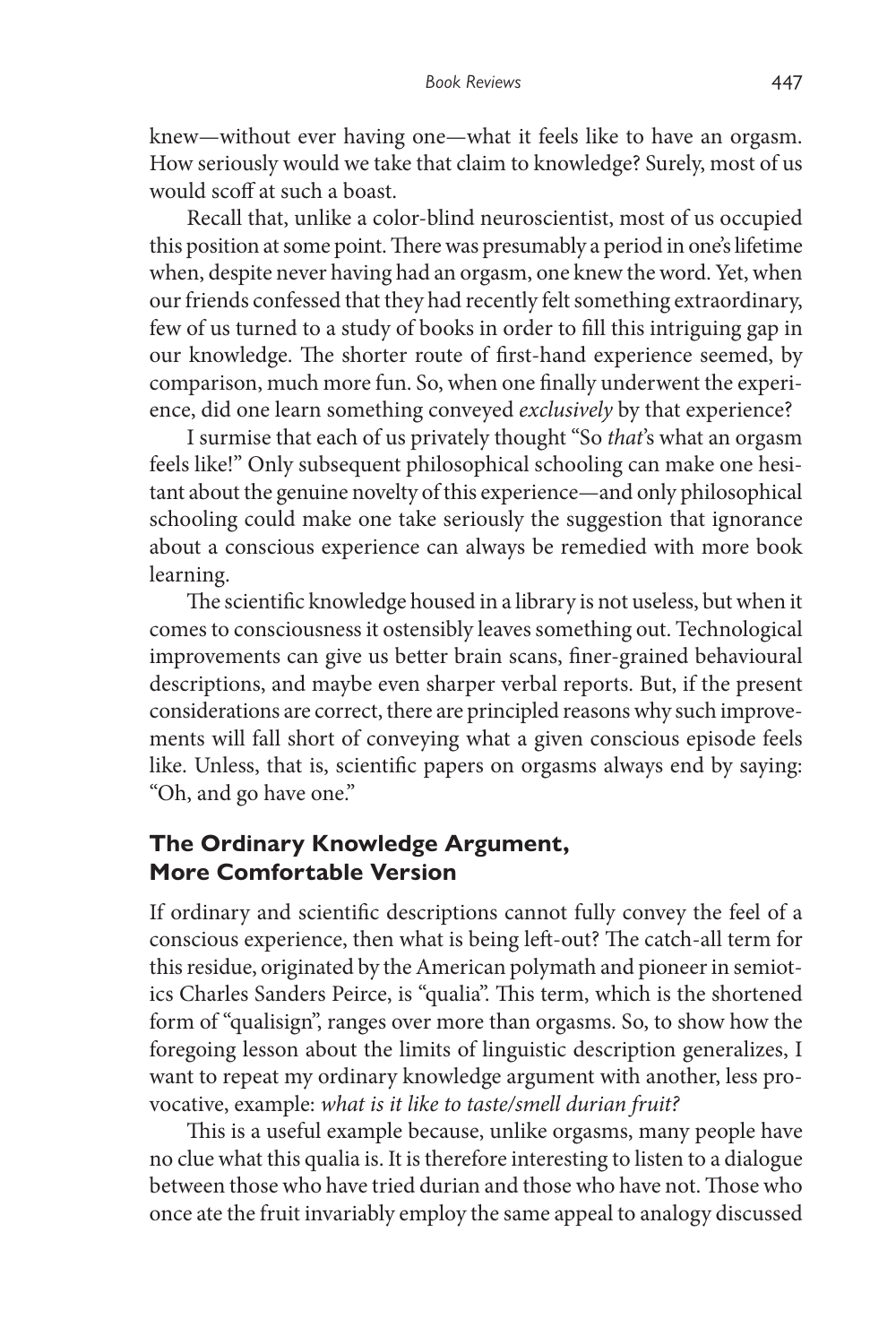earlier. Yet, such appeals stand a chance of working only if they relate an unknown experience to a known one. If, for instance, I compare the smell of durian to the Indian cooking spice asafoetida, my comparison will not improve your epistemic lot if you have never smelled asafoetida.

Those eager to figure out what we are talking about can thus turn to the internet for guidance. The *Wikipedia* (2019) entry for "Durian" gives the following quote from Alfred Russell Wallace:

The five cells are silky-white within, and are filled with a mass of firm, cream-coloured pulp, containing about three seeds each. This pulp is the edible part, and its consistence and flavour are indescribable. A rich custard highly flavoured with almonds gives the best general idea of it, but there are occasional wafts of flavour that call to mind cream-cheese, onion-sauce, sherry-wine, and other incongruous dishes. [. . .] It is neither acidic nor sweet nor juicy; yet it wants neither of these qualities [. . .].

*Wikipedia* (2019) also cites the food and travel writer Richard Sterling, who describes the fruit's odour as "pig-shit, turpentine and onions, garnished with a gym sock" and adds that "[o]ther comparisons have been made with the [thick yellowish musky-odoured substance found in a sac near the anus of the civet], sewage, stale vomit, skunk spray and used surgical swabs."

To the outsider, it is not at all clear how this eclectic barrage of adjectives is supposed to sum. Looking for more precise language, one can consult scientific papers detailing the chemical composition of the durian fruit (e.g., Li et al. 2017). Since, for every unfamiliar term one encounters, one can search the internet to one's satisfaction, the resources currently at our disposal are the closest we can realistically get to the domain-specific omniscience stipulated in Jackson's knowledge argument. Still, the medium is limited.

To overcome those limitations, one can add behavioural observations. On YouTube, for example, there are numerous videos of people trying durian fruit for the first time. Once again the medium, while richer, is limited. Far from helping, these videos only reinforce the sense that this is truly a quality that one must experience oneself.

Given that Mary the neuroscientist suffers only from a local ignorance, my suggestion is that we can find an unknown quality that puts us in her situation—without being raised in a black-and-white environment from birth. So, if one believes that the words, numbers, and diagrams employed in scientific practice do not have the sort of limits that proponents of qualia argue they do, one can drop the speculations and actually *test* the situation.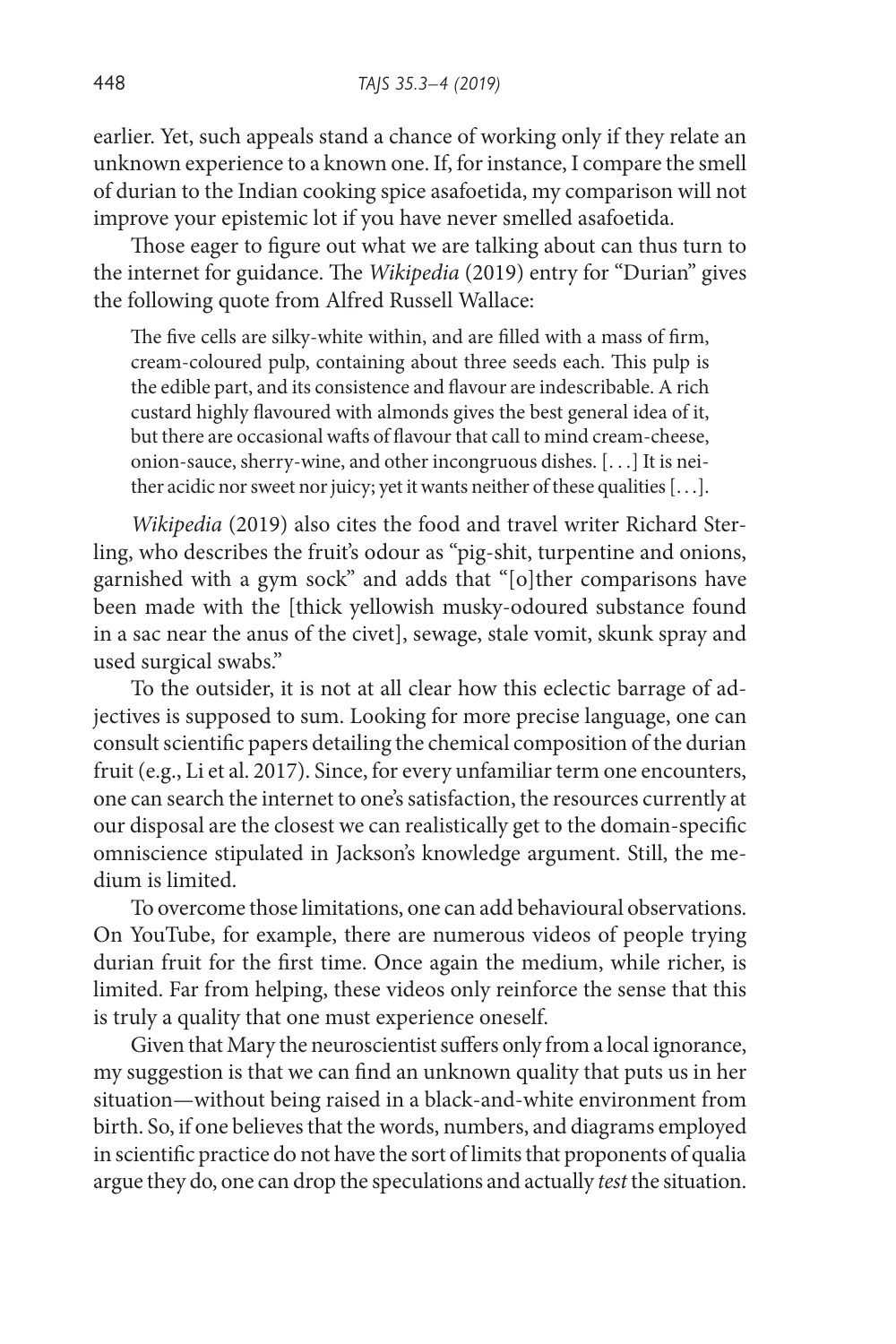Such a test comes in three stages that map onto the segmented timeline discussed earlier. The initial period consists in not knowing the relevant word. That time has passed, since by now one already knows that there is a fruit called "durian". Whether one can occupy the second stage depends on one's personal history. If one has tasted durian before, it is too late to turn back the clock and recapture one's pre-qualitative ignorance. Hence, the people who can test my ordinary knowledge argument are those who have learned the word "durian" but have never tasted or smelled the actual fruit (for convenience, I use the verb "to eat" to capture both tasting and smelling).

For people in that position who wish to conduct the test, the protocol is quite simple. Browse the internet until you are confident that you know what it's like to eat durian fruit. This could take a while, but there are no time constraints. In fact, the longer the period of online research, the more conclusive the test becomes. Read and watch everything you can, short of tasting and smelling an actual durian. Transition from the second to the third stage happens when, mimicking Mary's emergence, one comes face to face with the genuine article. So, when confidence in your internetgleaned knowledge by description reaches its apex, go to your nearest Asian grocery store, purchase a durian, and enjoy. Then, pay attention.

As a spoiler alert, we will have a taste test at the end of my talk. Admittedly, the novelty of eating a fruit cannot match the intensity of an orgasm, but it should nevertheless give you a vivid appreciation of the core situation that drives my philosophical work on qualia. The question one must ask oneself upon actually eating the fruit is the following: *is it really the case that experiencing the durian fruit first-hand added nothing to one's knowledge?*

Like any serious experiment, it is important to answer this question in an unbiased way. So, ideally, tasters should train themselves beforehand in the methods outlined in Shaun Gallagher and Dan Zahavi's excellent manual on phenomenology (2008: 21–28). If one wants to trade this approach for the "heterophenomenology" outlined by Daniel Dennett (2003), then one can conduct the test with a large sample of random people and ask them whether eating the actual fruit added something to their knowledge by description. If the overwhelming answer given is "Yes", then one has to take these reports at face-value, since phenomenology and heterophenomenology exhaust the logical terrain.

Even so, to the extent that phenomenology and heterophenomenology (i.e., regular science) both express their results in linguistic signs, both face limitations. What can one *say* about the new experience that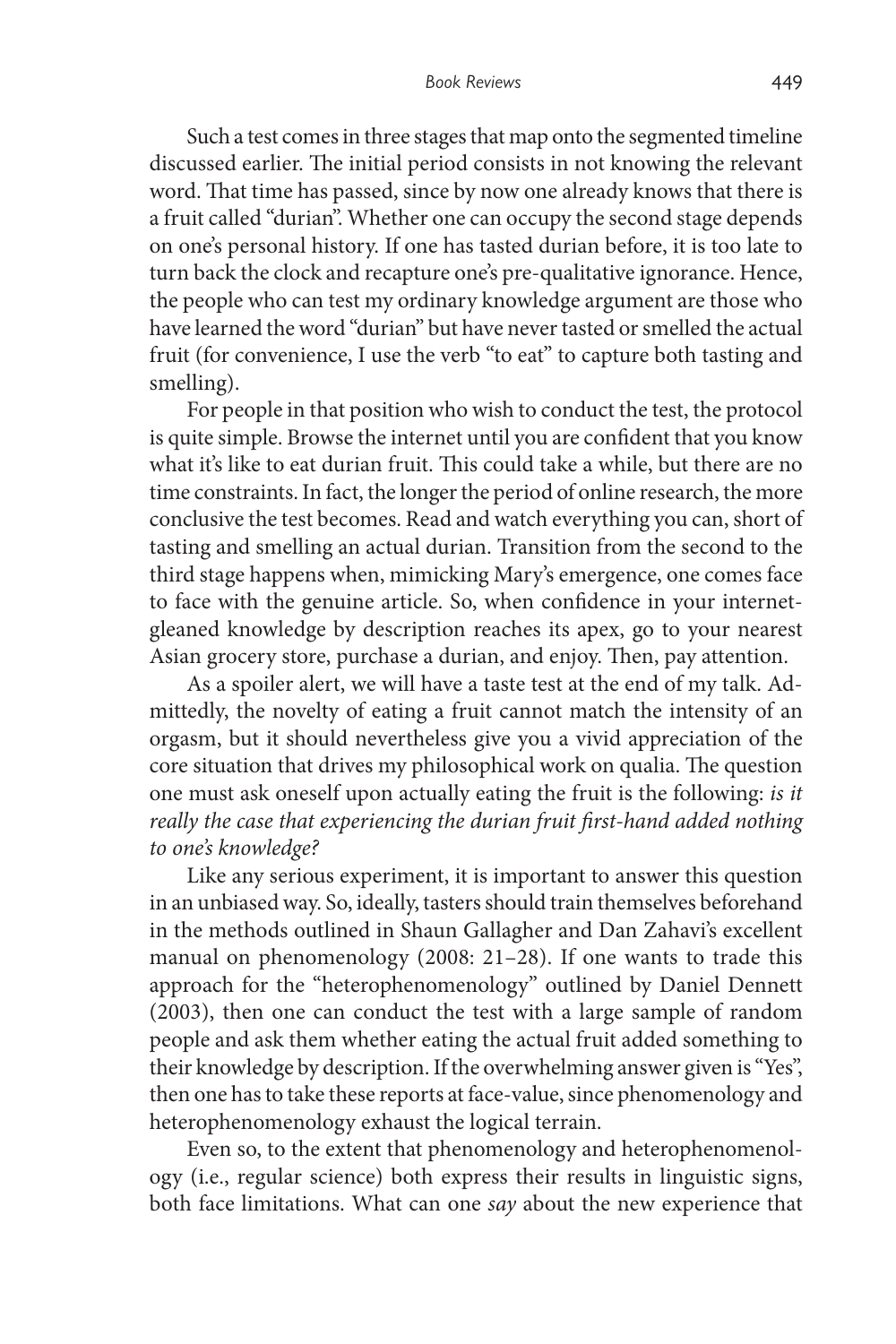one undergoes when one finally eats durian? Since the issue pertains to the limits of language-compatible knowledge, and since the conclusion is that qualia escape the net of linguistic description, it might be appropriate to follow Wittgenstein's (1921: 89) famous seventh clause and shut up. At some point, theorizing must stop.

## **A Few Words about Staying Silent**

Now, one might worry that "[t]he idea of '*Tractatus* 7.1'—an explanation of *Tractatus* 7—seems like a contradiction, or a violation" (Caws 2006: 11). I am not so sure. Of course, if one conducts one's inquiry as a philosopher of language, then doubling-down on language when one has reached the breaking point of language is a misguided strategy. That is why I switch from philosophy of language to philosophy of signs. Indeed, the advantage of semiotic inquiry over regular philosophy of language is that one gets all the resources afforded by linguistic signs, plus other non-verbal resources, such as indices and icons. In this way, an account of consciousness growing out of Peirce's semiotic work can provide tools to demystify the "show" portion of Wittgenstein's remarks.

Such demystification is sorely needed. For example, near the end of his *Tractatus*, Wittgenstein makes three rapid-fire claims: "There are, indeed, things that cannot be put into words. They *make themselves manifest*. They are what is mystical" (1921, section 6.522: 89; emphasis in original). This is an unfortunate cluster of claims, since one can accept that some experiences cannot be put into words and are indeed manifest—all while denying that this silence and self-evidence are in any way "mystical". Even if we suppose that the conditional "If x is mystical, then x is ineffable" is true, there is no valid inference from that premise to the conclusion "If x is ineffable, then x is mystical." It takes a biconditional to license that inference, but we have no reason whatsoever to endorse an equivalence between ineffability and mysticism.

Much the opposite, I regard the work of sub-verbal signs to be wholly consistent with the scientific method. After all, if a naturalist "goes through the trouble of taking a flat-Earther into space and asks that sceptic to look out the window, it is expected that the verdict rendered by such an experience will be decisive. If, upon viewing our spherical planet from space, our interlocutor continues to maintain that the Earth is flat, we are fully within our rational rights to dismiss that interlocutor and halt our efforts at persuasion" (Champagne 2020: 163). Epistemologists like Wilfrid Sellars (1956) have argued that such appeals cannot hold sway in rational contexts, but I would argue that, in assessing the truth of claims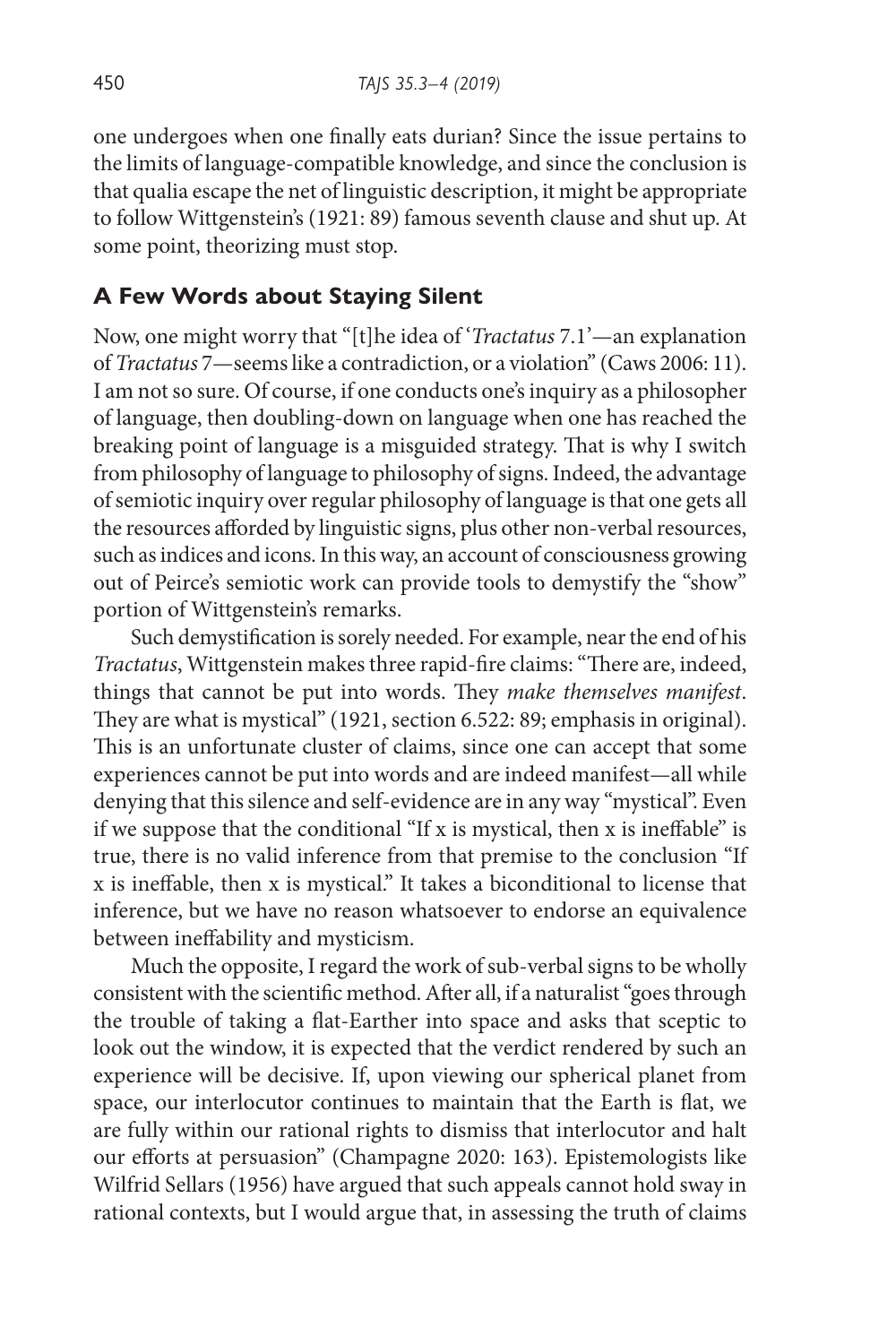(scientific or otherwise), conscious experience is paramount (see Champagne 2016). In assessing whether qualia are present in our conscious lives, things should be no different.

That is not to say that there are no smart people who deny qualia. However, many of the usual objections to Jackson's argument about Mary cease to apply when it comes to my version involving durian. It would be bizarre, for instance, to hold that, when one experiences the fruit in question, all that one acquires is some sort of "know-how" (Nemirow 2007). Maybe one learned how to crack open the durian's spiky shell—I am willing to grant that. But, the idea that tastes and smells are skills, even if it fits well with a functionalist input-output scheme, makes little sense to me. The so-called "ability hypothesis" is only plausible where abilities are involved. Here, I detect none.

One could also resist the conclusion about a novel experiential quality by replying that one could and should have searched the internet more extensively beforehand. Fair enough. After all, my ordinary knowledge argument cannot have the force of Jackson's version, because my version concedes that a person wishing to take the bookish route will never attain omniscience. You will die before you are awarded all the PhDs needed to be a super-expert on durians (or orgasms). Surely, though, such epistemic limitations should not bother a naturalist. I do not think the novelty of a first-hand encounter will dissipate by engaging in more detailed preparatory studies. If one points out that this conclusion is not fully established because it involves a partially-informed subject, then I count that as a virtue, since we are all partially-informed subjects.

A more interesting and less explored issue in the vicinity would be to ask what would happen if the internet in my experimental design was enhanced to include tastes and smells. The attempt to simulate smells is as old as perfume, but in the 1960s special theatres tried to enhance movie-goers' experience with aroma dispensers. Although the smells could be released, they lingered on, to the point that customers became nauseated with them. A virtual reality company named *All these Worlds* has recently developed a scent collar that uses wireless technology to emit up to ten custom scents. These scents stop when the airflow stops. Cognitive engineers are hoping that these aromas will trigger memories and thus powerful emotions. Those trying to simulate tastes are after even bigger game. Indeed, the company named *Project Nourished* pitches its research and development program by asking: what if you could eat anything you want without regret? Enjoying conscious qualia without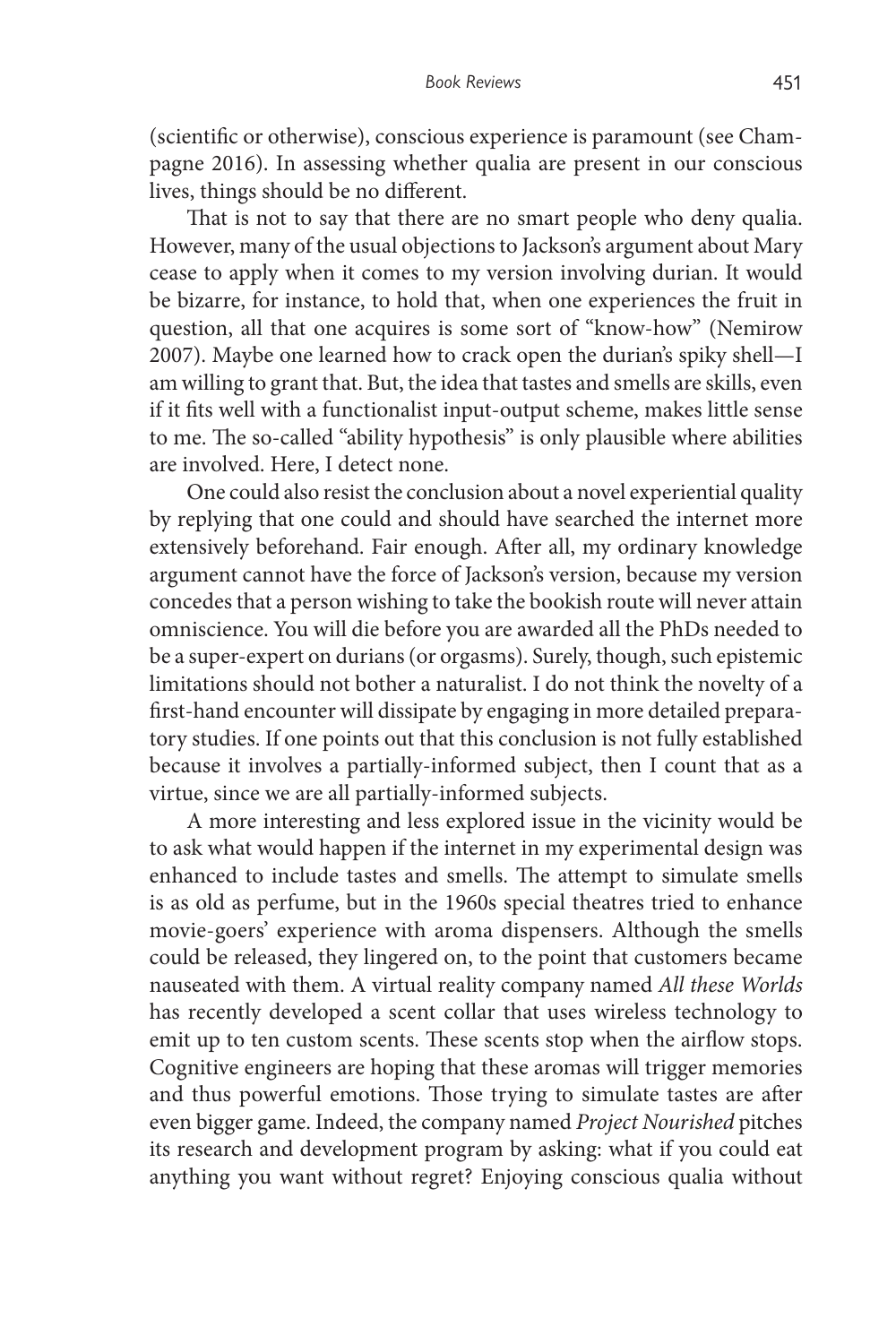coming into contact with the usual physical substrate would be the Holy Grail of weight loss.

Yet, whatever design engineers eventually arrive at, that design will be answerable to one crucial constraint, namely that the felt end-result must resemble what(ever) one wants to evoke. In other words, scientists are looking for better and better *icons*.

## **Unpacking the Expression "So** *That's* **What It's Like!"**

An icon is a sign that refers to its object by resembling its object. If *a* leads to *a*′, then *a* gets the label of "sign-vehicle" and *a*′ gets the label of "object", but that sense of direction can just as well be reversed, because similarity is a symmetrical relation. It is also, at minimum, a two-place relation, in this case between *a* and *a*′ (which become triadically related when interpreted). Since the ultimate form of resemblance would be complete replacement, the best icon would be a sign that *is* its object. Hence, the ultimate way for an internet user to learn the smell, taste, and texture of a durian is to order one online.

Of course, if you eat an actual durian, you get the physical substrate and thus the calories. Yet, given that the qualia and the token thing always come together, can we really distinguish the experiential quality from the thing that prompts it? Much of my work over the past decade has been devoted to unpacking the persistent sense that, as bizarre as it may seem, we *can* make such a distinction.

As I recount in my book *Consciousness and the Philosophy of Signs* (Champagne 2018), Peirce's term "qualia" got picked up by analytic philosophers, but the theoretical framework behind it remained mostly ignored. Going back to Peirce's original formulation can thus shed light on the ideas and faculties that risk making the qualitative dimension of consciousness look foreign.

Peirce writes that "[a] *Qualisign* is a quality which is a sign. It cannot actually act as a sign until it is embodied; but the embodiment has nothing to do with its character as a sign" (1903: EP2.291). For example, if I want to convey to you the vibrant hue of Batwoman's hair by using an exemplar instead of a word, it doesn't matter whether I use a red wig or Santa's suit, since the vehicle that will let interpretation reach the sign's intended object is the colour, not the thing that bears it. This applies to all qualities. As a matter of empirical fact, we humans can indeed distinguish between a putrid smelling *thing* and a putrid *smell*. One must be careful, however, to construe that distinction only in a weak sense, otherwise one will lapse into a reification of the quality at hand. Taking stock in an unbiased way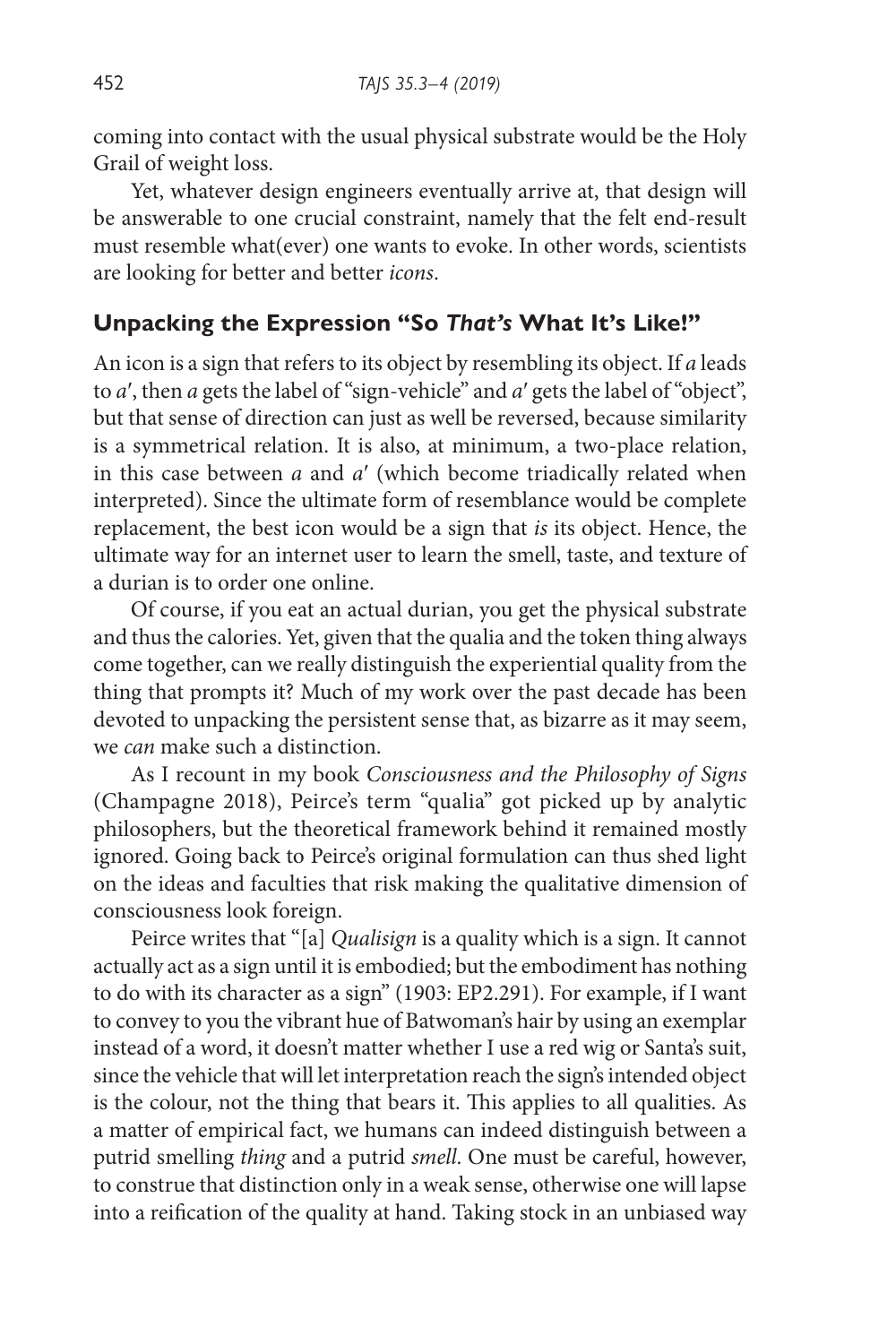of the before-and-after transition that happens when one eats a durian should therefore remain instructive.

As Jackson put it in his classic paper, "when [Mary] is let out of the black-and-white room [. . .] she will not say 'ho, hum.'" (1986: 291). The same goes for people trying durian for the first time. As the YouTube videos attest, first time eaters are everything but indifferent to their novel conscious experience. Like Mary, none of them say "Meh." Similarly, I doubt participants to my ordinary knowledge argument will say "I could have worked all this out before by making some more purely logical inferences" (Jackson 1986: 292). Hence, one's first orgasm or durian is not just novel, it is *surprising*.

We experience surprise only when we are exposed to something genuinely external to our habitual expectations. As Peirce was fond of saying, we cannot startle ourselves merely by saying "Boo!" (1903: EP2.195). The sense of surprise that accompanies a first contact with a new quality is thus something that any adequate theory of the mind must square with (or at least do justice to).

In my estimate, the expression "So that's what it's like to experience . . ." has been inadequately analyzed in the mainstream philosophical literature. Today, I cannot do justice to the complex tissue of issues that this expression raises, but one way to summarize my discontent with its current treatment would be to say that, while analytic philosophers of mind tackle their subject with twofold distinctions inherited mainly from Bertrand Russell, I think we should be tackling the subject with threefold distinctions inherited from Peirce.

So, while it is customary to distinguish between types and tokens, I think we need to distinguish between types, tokens, and *tones*. Moreover, while it is customary in the current literature to distinguish between knowledge by description and knowledge by acquaintance (Knowles and Raleigh 2020), I think acquaintance is a genus with two species, such that we need to distinguish between knowledge by *indexical* acquaintance and knowledge by *iconic* acquaintance (although I prefer to avoid the latter expression and use simply "iconicity").

## **A Methodology for Unpacking the Expression "So** *That's* **What It's Like!"**

My argument involving orgasms and durians hopefully prompts a realization that there is a genuine problem here. Whether and to what extent it constitutes a "hard" problem is another question. A lot of people think it is (Chalmers 1995). However, I have inherited from Wittgenstein (c.1951)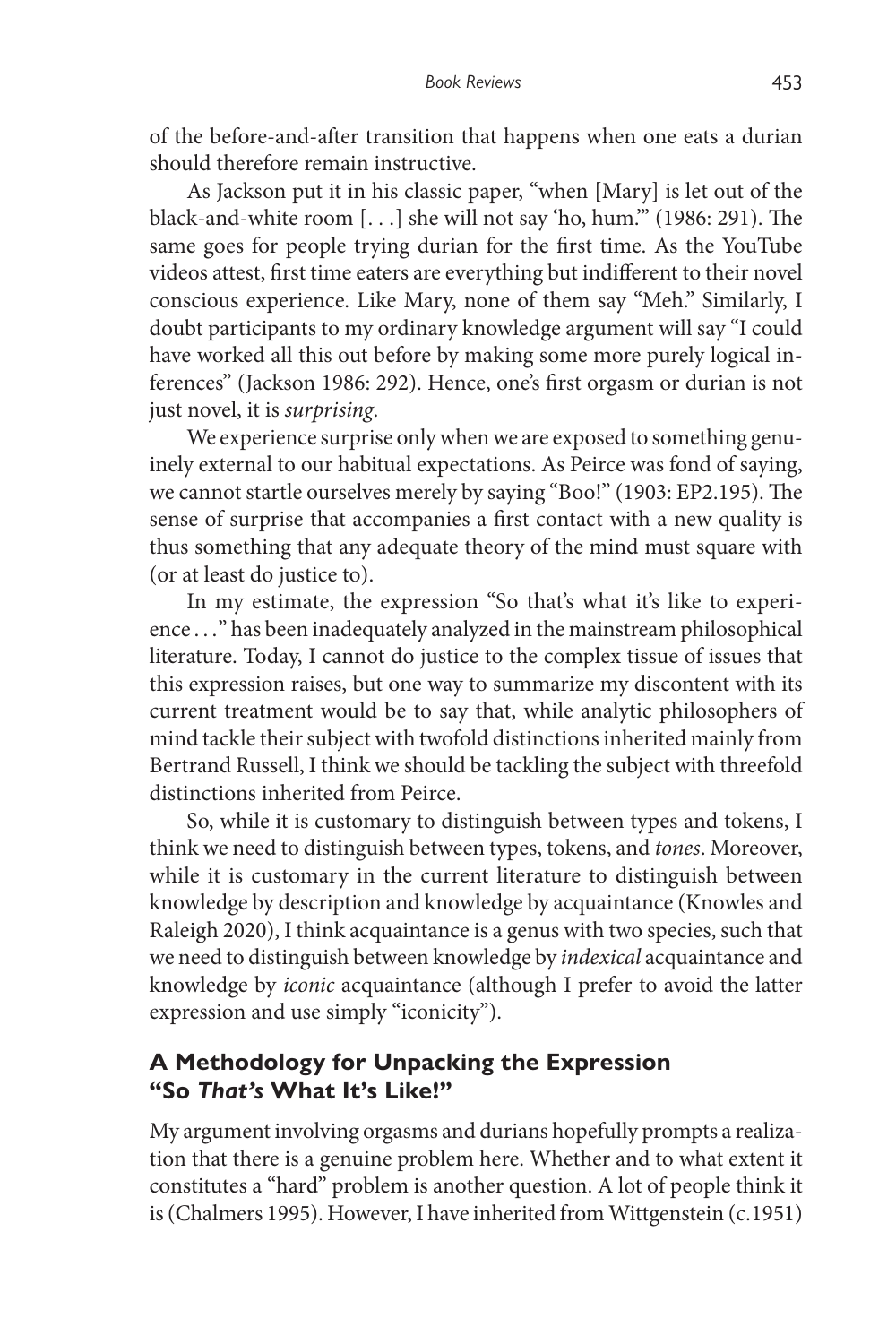and my doctoral grandfather (*Doktorgrossvater*) John McDowell (1994) a suspicion that some problems that occupy professional philosophers are, to put it bluntly, made-up problems, at least in part. When this is the case, what is required is not more ardent theorizing—much less extra funding—but rather a kind of "therapeutic" philosophizing that aims to disabuse us of unhelpful ideas and replace them with a different vantage.

To achieve such a fresh vantage, it is often useful to reconnect with defunct ways of seeing things. So, while I am not (and have no wish to become) a historian, my attempt to retrace the origins of mainstream assumptions leads me to engage with the past. This is an unusual approach, since "[p]hilosophers of mind seldom discuss or investigate, more than cursorily, the history of the interrelated concepts of mind, consciousness, experience, and the physical world that they rely upon in their theorizing" (Livingston 2004: 1). Frank Jackson, for instance, recently told me that, prior to reading my book, he had no idea that his argument was formulated centuries earlier by John Locke (in his *Essay*, book 2, chapter 1, paragraph 7), the same philosopher who coined the term "semiotics". As for Jackson's knowledge of Peirce, an Australian colleague of mine once told me that, when she asked Jackson years ago to supervise her budding dissertation on Peirce, Jackson replied that he knew two things about the American thinker: "First, he is mentioned in [David M.] Armstrong's book on universals. Second, wasn't he a drunk?" Jackson's 2010 book *Language, Names, and Information*, shows that his engagement with Peirce never moved past that stage. So, despite titling his classic paper "Epiphenomenal Qualia", Jackson never explored the fact that the term qualia was pulled from a sophisticated semiotic account.

As someone privy to the vast but vastly underexplored writings of Peirce, I try to rectify historical oversights like these. I also tend to give medieval philosophy more credence than the norm; a reflex I inherited from the late John Deely (2001).

My methodological prescription, in a nutshell, is this. First, switch from philosophy of language to the wider disciplinary ambit of philosophy of signs, since the latter encompasses the former while offering still more semiotic resources. Second, find out where your concepts came from, historically, so as to be more critical about the merits and demerits of those concepts. Third, get as clear as you can about key Peircean notions, notably prescissive abstraction, the type/token/tone distinction, and the subdivision between indexical and iconic acquaintance. Then, once all this has been done, revisit the usual pro-qualia arguments like Jackson's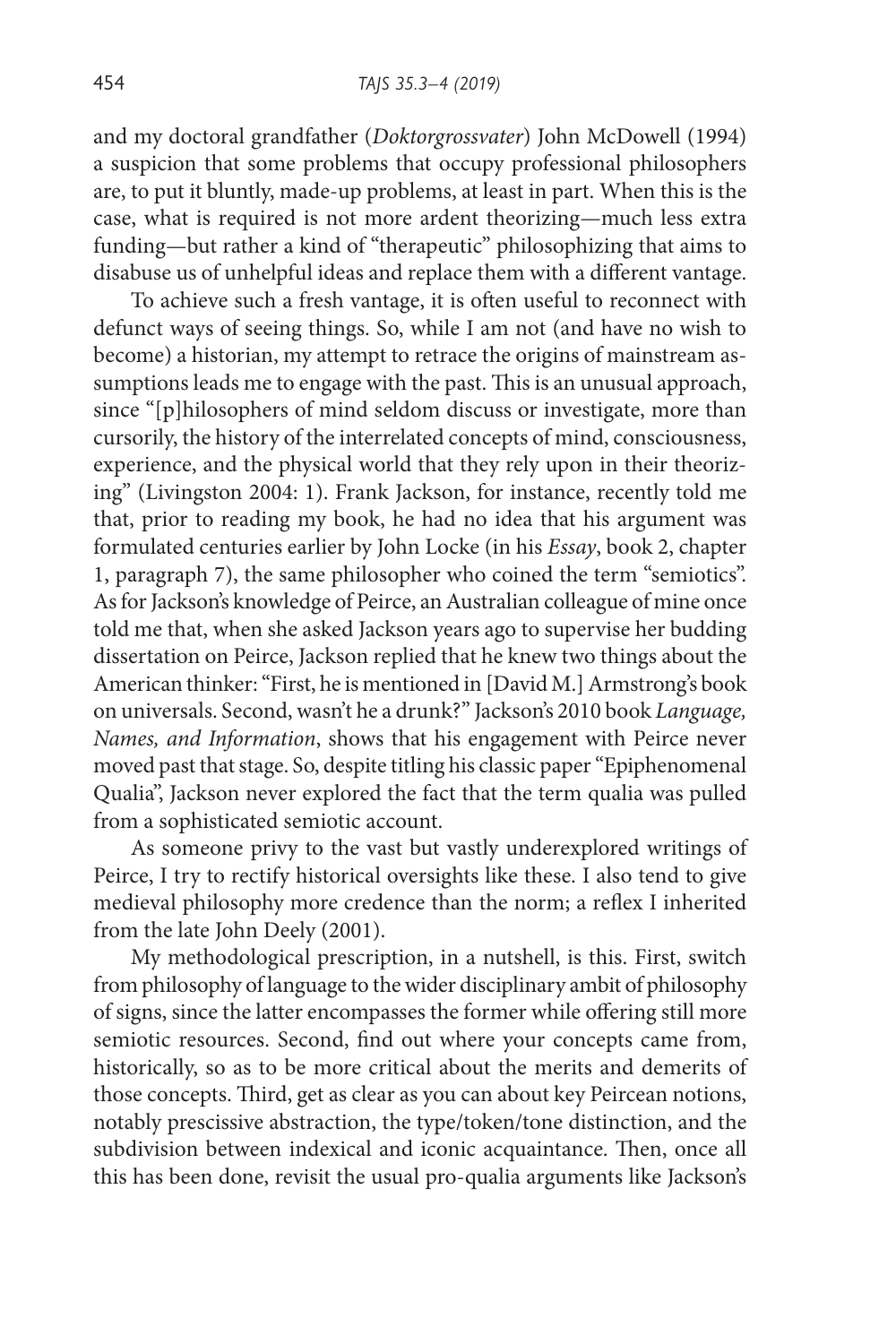knowledge argument. My sense is that, if one follows those steps in earnest, many things will fall into place (or at least look less mysterious).

To be clear, my strategy does not consist in asking whether qualia exist. Far from being neutral, mainstream debates about consciousness are typically permeated by a fear that, if we acknowledge the presence of experiential qualities in our mental lives, we will somehow cede terrain to a bogeyman called "dualism". At the risk of holding a minority view, I have no time for this traditional dispute, primarily because I fail to see what is at stake in it. When did philosophy of mind become a department of metaphysics? I certainly didn't get that memo. Metaphysics is a legitimate and highly interesting field of inquiry (see Champagne 2015), but it clouds one's thinking in philosophy of mind to think about it. So, while Jackson's preferred conclusion was that "physicalism is incomplete" (1982: 130), I prefer to conclude that the *representational range* of physicalism's preferred signs is incomplete, insofar as verbal and mathematical symbols can carry a great deal of information but not everything into Mary's confines.

My goal is thus to get clear on the various stated and unstated semiotic assumptions involved in discussions of consciousness. My hypothesis is that unnoticed conceptual omissions are often what render consciousness mysterious. If someone like Dennett (1988) can uncharitably explain away the intuitions that lead people to believe in qualia, surely I can charitably explain those intuitions.

I am impressed by the idea that the only sign inside Mary's room capable of representing the red things outside her room would be a sign that *is* red. So, instead of adding an extra stuff to the standard ontology of matter, I recommend that we add an extra sign—the icon—to the standard repertoire of indices and symbols. In this regard, I side with philosophers of mind (known as "phenomenal concept strategists") who argue that worries about qualitative mental states stem from the special concepts used to describe those states. I am not sure whether such an approach is modest or ambitious. In a way, it could be seen as modest, since it does not pretend to yield an account of how immaterial minds arise from purely material substrates. I instead want to clarify a set of distinctively human abilities that, when misunderstood or ignored, have the power to alienate us from a familiar portion of the human condition.

Yet, this search for a dissolution instead of a solution could be seen as ambitious, because it requires important modifications of what are, for many analytic philosophers, settled distinctions. You just *have* to be a substance dualist, property dualist, or materialist monist, yet I dismiss most of those "isms" as unproductive, to the point where I don't even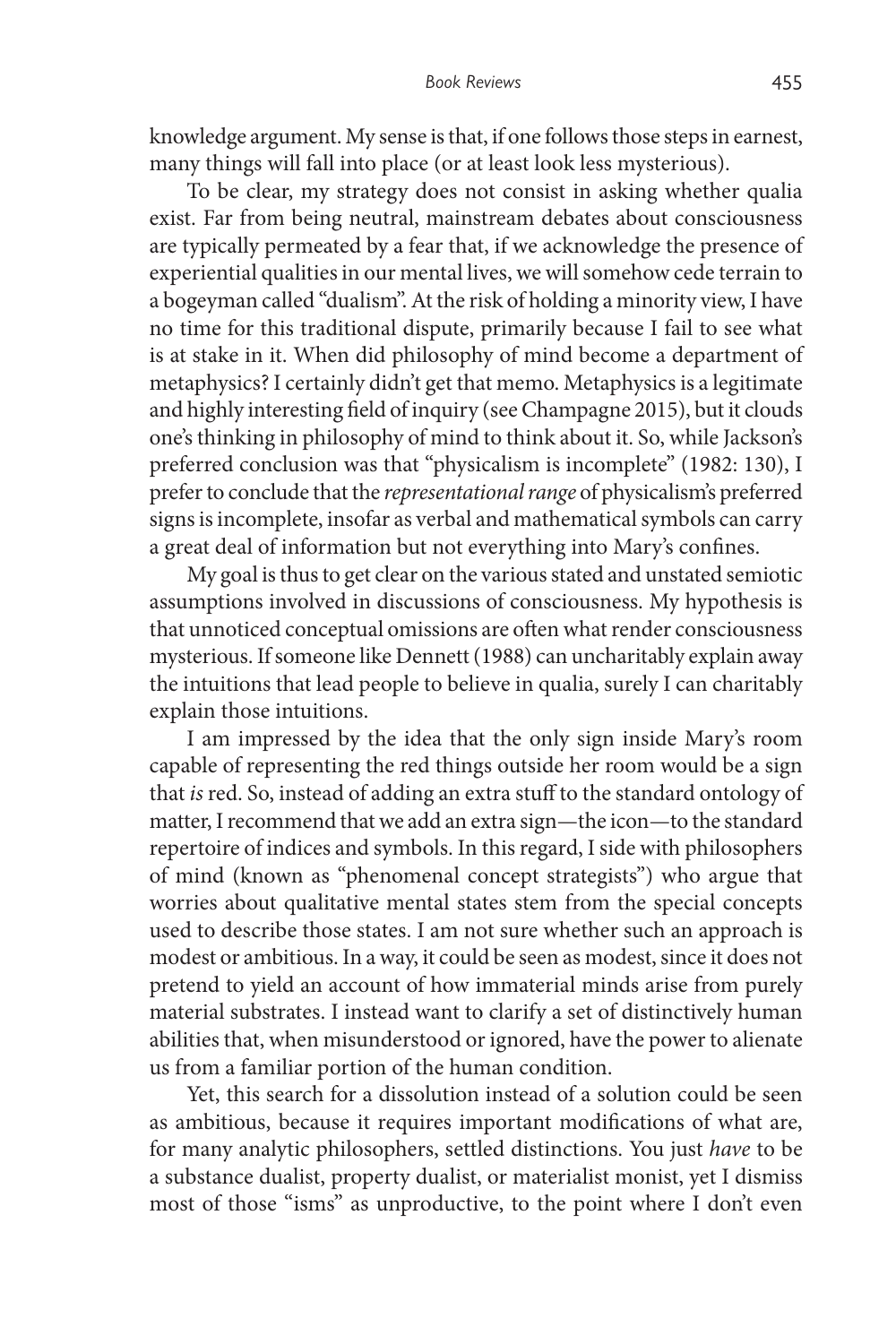mention them. In so doing, I willingly jettison much of my schooling. Or, to be more precise, I use my schooling to determine which assumptions ought to be jettisoned. That might be revolutionary (in Thomas Kuhn's sense) or just plain effrontery. Still, for better or worse, rethinking the qualitative aspect of the mind in Peircean semiotic terms is the approach I have essayed in *Consciousness and the Philosophy of Signs*.

## **Outline of a Possible Semiotic Account**

Concretely, my foray results in the following account:

- Mastery of language is necessary.
- Mastery of language is not sufficient.
- Indexical exposure to an actual token is necessary.
- Indexical exposure to an actual token is not sufficient.
- The token must have the right quality.
- Provided that the token has the right quality, it can be any token.
- The presence of similar tokens is inessential.
- The presence of this token is in some way inessential.

Let me briefly comment on each claim.

*Mastery of language is necessary.* Many creatures are conscious, but creatures capable of worrying about their consciousness are creatures capable of using (lay or specialized) language about consciousness. I contend that we must stop talking at some point, but I want to be equally adamant that what happens during such a period of silence is informative only because we talked about it beforehand. In fact, I would suggest that, the more we talk about a quality, the more momentous our iconic-acquaintance becomes. Experiential qualities do not depend on conventions to be what they are, but we burrow into those relation-less qualia from a network of conventional relations and accepted practices that never vanishes.

*Mastery of language is not sufficient.* As the knowledge argument establishes, we cannot accomplish everything by talking more.

*Indexical exposure to an actual token is necessary.* As the knowledge argument also establishes, you need to actually eat a durian fruit in order to appreciate what it's like. Nothing I say in my book changes the need for such a direct contact.

Indexical exposure to an actual token is not sufficient. Even if we grant that Mary will have to exit, it remains an open question how to refer to the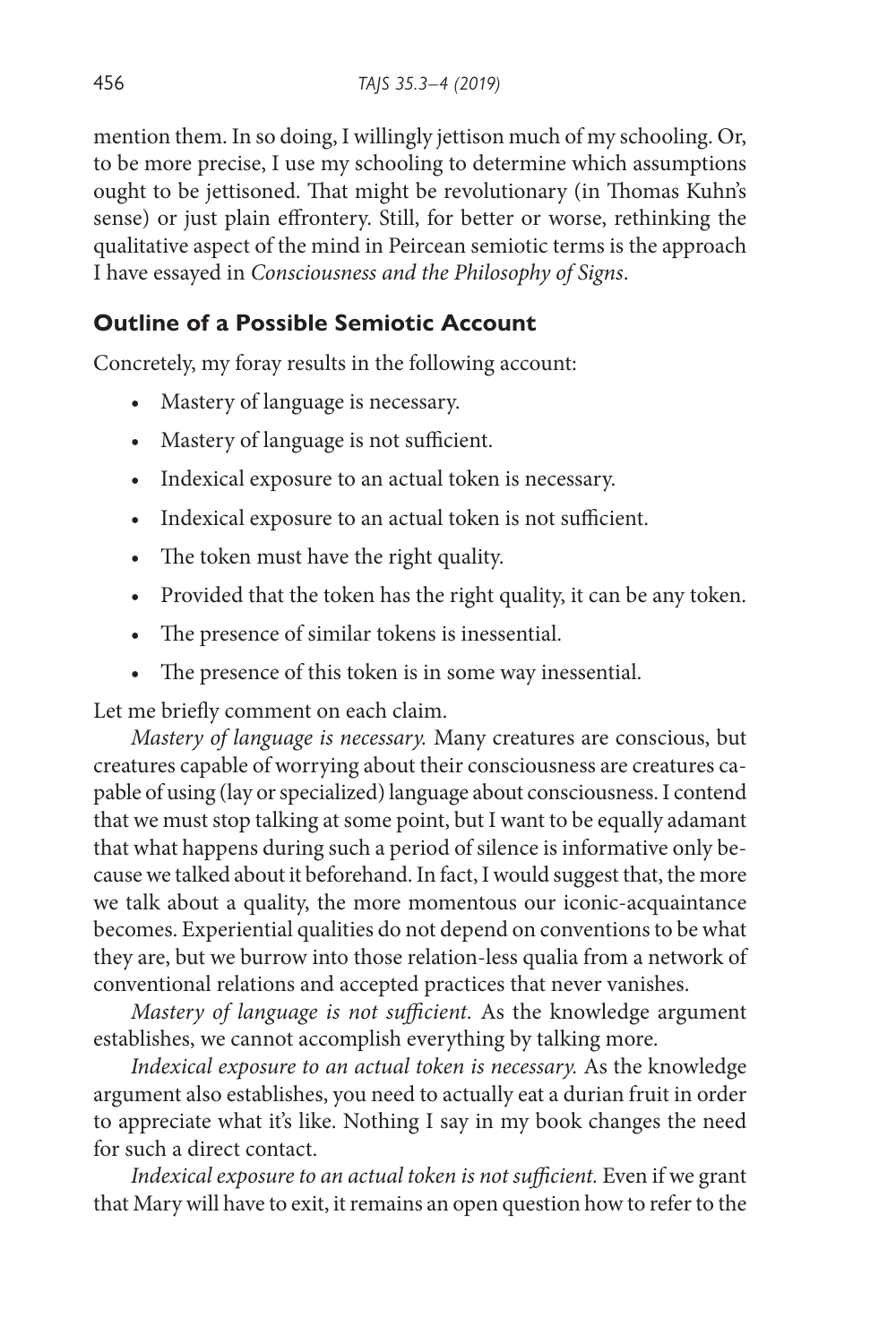qualitative experience that she will have. The experience that one is having is happening *here now*, so it is reasonable to convey it with a demonstrative. However, the expression "This one here now" does not convey *what* is here now. The indices jointly succeed in isolating a region of experience, but if an account does not go beyond this indexicality, it risks occluding the additional *iconic* work that renders such an ostensive appeal informative.

*The token must have the right quality.* Since the qualitative content matters, if I bring you face to face with, say, a jackfruit, you won't get acquainted with durian. Similarly, if what Mary sees upon leaving is blue, she learns blue, not red.

*Provided that the token has the right quality, it can be any token.* At the point of purchase, I had to make a choice between several almost-identical durians. I picked this one, but the specimen immediately next to it would have worked just fine to convey the quality in question. Similarly, Mary can learn red from a red rose or a red apple—or a red whatever. That is why Peirce writes that "[a] *Qualisign* [. . .] cannot actually act as a sign until it is embodied; but the embodiment has nothing to do with its character as a sign" (1903: EP2.291). Moreover, the important thing is being of the right quality, not belonging to the same natural kind. Even within the natural kind "monthong durian" that I bought, distinct tokens will present slight variations in their flavours, so a ripe taste will obviously differ from an unripe one. But, at the proper level of analysis, an unripe taste does not differ from another unripe one. Hence, I could imagine a durian-lover looking to recreate the experience, not just of any monthong durian, but of a memorable individual that they enjoyed on a particular occasion. Properties that are "accidental" from the point of view of classification thus have their own "essence" from the point of view of philosophy of mind.

The final two theses bring us squarely into contrary-to-fact territory:

*The presence of similar tokens is inessential.* The individual durian specimen present before us is related to other individual durians currently located, say, at the Asian market. As members of the same species, they share a common lineage, so when one finds out what it's like to eat this particular durian in Toronto, one finds out what *all* durian are like, including those in Malaysia. This looks like action at a distance. Yet, suppose that those other durians in Toronto and Malaysia did not exist. This lack of existence would extinguish the indexical bond connecting this thing to other things. However, such an absence would do nothing to change the iconic power of the token stimulating one's sense organs. Even as the last durian on Earth, a single individual remains similar to anything that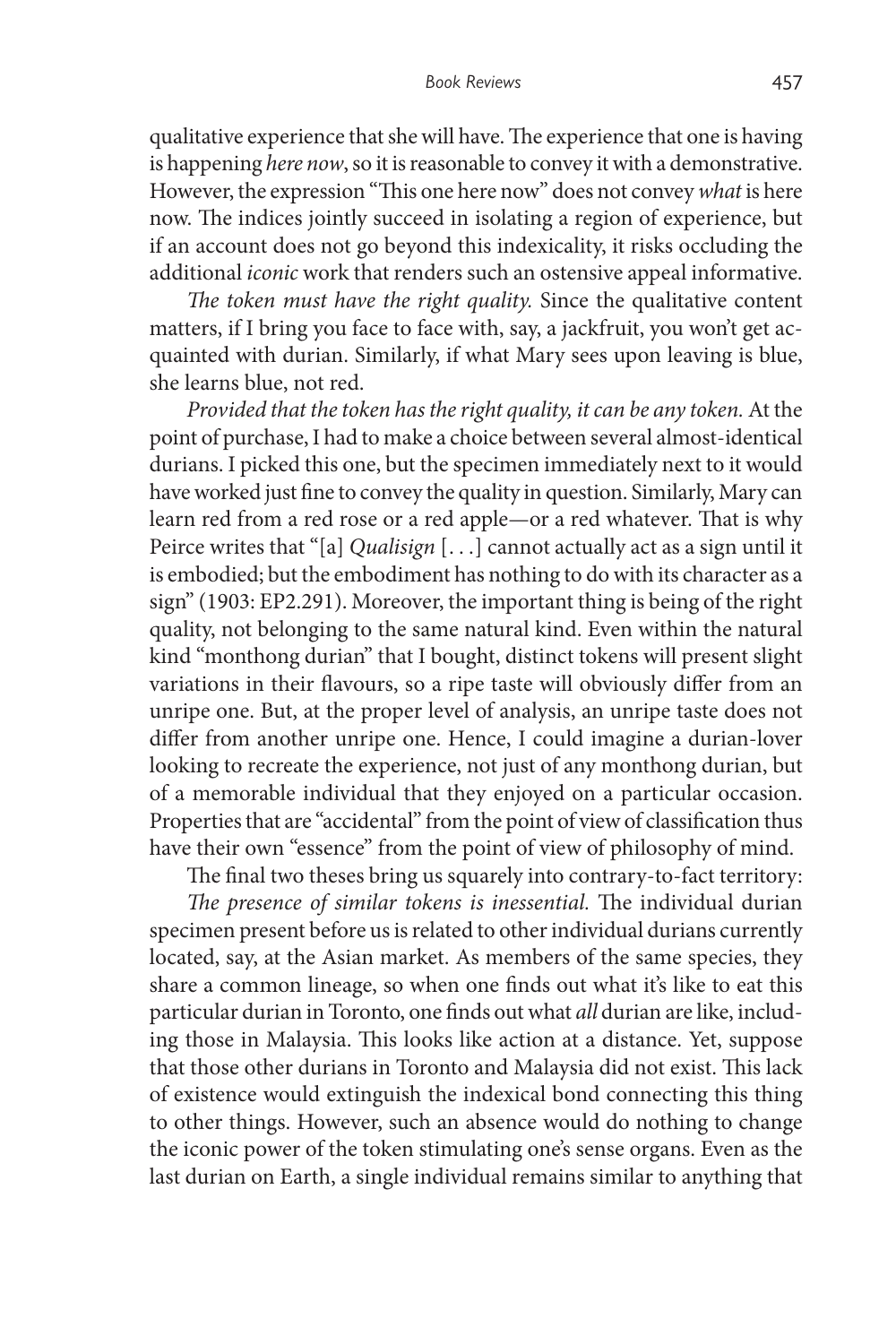*would* be like it. So, while similarity is a two-place relation, the quality that grounds similarity can be housed wholly in a given relatum.

*The presence of this token is in some way inessential.* While the need for an actual exposure suggests that one can capture the qualia at hand with a purely causal account, icons have distinctive modal properties that causality fails to capture. As we have just seen, icons don't require the objects they signify to actually exist. What's more, the referential work enabled by qualities does not even pivot on their actual physical instantiation, as necessary as that instantiation might be. To see why, go further and suppose that this actual durian before us did not exist. It seems sensible to say that, *were* it to exist, it *would* be similar to any other durians, *were* they to exist too. The philosophical moral is that qualities do not depend on their actual material instantiation in order to fix their iconic scope. It suffices that a quality be such-and-such (as opposed to being thus-and-so) to establish that the quality *would be* like any such-and-such. That is why you can't destroy the colour red (or the inherent referential potential of that colour) simply by burning a red rose. This, on my diagnosis, is the strange-but-true feature that generates confusion over whether qualia demonstrate or fail to demonstrate "intentionality" or aboutness (see Lalor 1999). In iconicity, both sides of this perennial debate are right.

I struggled for years to accept some of the claims that I have listed, which form a minefield of potential confusion. To be clear, the suppositions of absence at play in the account just outlined go against the hard facts, since *there is* a durian on some market shelf somewhere, just as *there is* (and indeed *must be*) a durian before whoever eats it. But, whatever insight into the distinctive taste and smell of durian is afforded by a particular token does not hinge on the existence of other tokens. It does not even hinge on the existence of *this* token, since it could just as well be swapped for another. What is involved when we pinpoint the qualities at the heart of conscious experience is thus an artificial separation that Peirce called prescissive abstraction.

Peirce took this from Duns Scotus, who defined the "formal distinction" in contrast with the "real distinction". A real distinction allows one to keep a thing present while factually making another thing absent, whereas a formal distinction can only *suppose* that the other thing is absent. It is this ability to prescind, I argue, that underpins a common locution like "I don't mean this durian *flesh*, I mean its *flavour*." That fragment of language makes it seem as if the flavour can exist apart from the flesh. As a brute fact of our universe, it cannot. We are nevertheless endowed with the ability to *consider* that flavour apart from the flesh.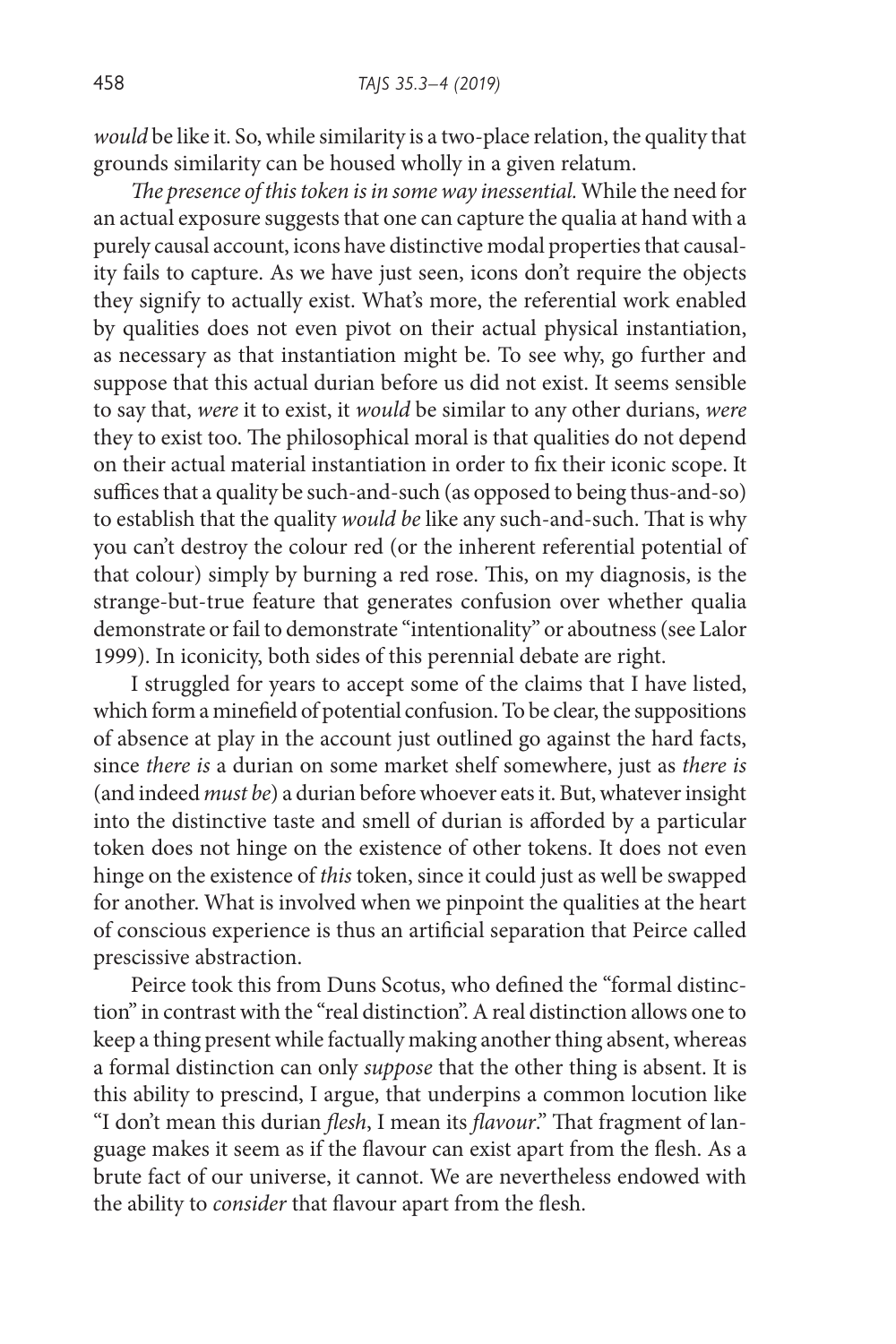Precission is thus crucial to understanding the qualitative dimension of consciousness. A mental state usually brings into play a stimulus and a response. John Dewey was right in his early psychological papers to warn that, since any organism is coupled to its environment in an embodied way, this entire "reflex arc" must be psychology's minimal unit of analysis (Dewey 1896). The same warning can be found in the seminal biological work of Jakob von Uexküll (1926: 155), who focused on the perceptual and motor "function-circle" as a whole. Contemporary analytic philosophy of mind, where functionalism dominates, has mostly followed suit. However, a philosophical account is not a psychological or biological account, so with Peirce I argue that there is a way to meaningfully allude to the qualitative character of a stimulus, apart from whatever response it stimulates or other detectable effects it has.

We humans have available to us a perspective that makes sense of qualia, but not only must this perspective go against natural science, it must go against the deliverances of phenomenology too. Qualia are supposed to be what they are irrespective of the various causal or inferential roles they enter into. But, to quote Dewey, we are no more conscious of "this or that color or sound by itself" than we are "of motion as motion" (1896: 369). Hence, whatever lets us know qualia, it *isn't* introspection.

## **Conclusion**

To conclude, I do not think we fully understand this ability to focus on some aspect to the exclusion of another. Yet, I do not think we need to fully understand this ability in order to acknowledge that we possess it. I am not sure how much light my written work has managed to cast on prescission, iconicity, and their roles in conveying qualities, but studying these notions strikes me as more promising than figuring out how ghostly mind-stuff magically arises from inert matter.

My work instead seeks to understand what, from a strict semiotic standpoint, happens when people see a new colour, experience their first orgasm, or consume an exotic fruit and exclaim "Now I *know* what you *mean*." Subjects don't even have to verbally express this iconic acquaintance. Far from being mystical or inimical to the conduct of natural science, I want to place such silent nodding at the core of all inter-subjective understanding. I believe this can done if we carry some powerful but neglected ideas from Peirce over to mainstream debates about consciousness.

As I said at the outset, any loose ends I may have generated today are likely tied in my book. What you will find there are conceptual tools that let one look at mental goings-on in a renewed and, I would argue, more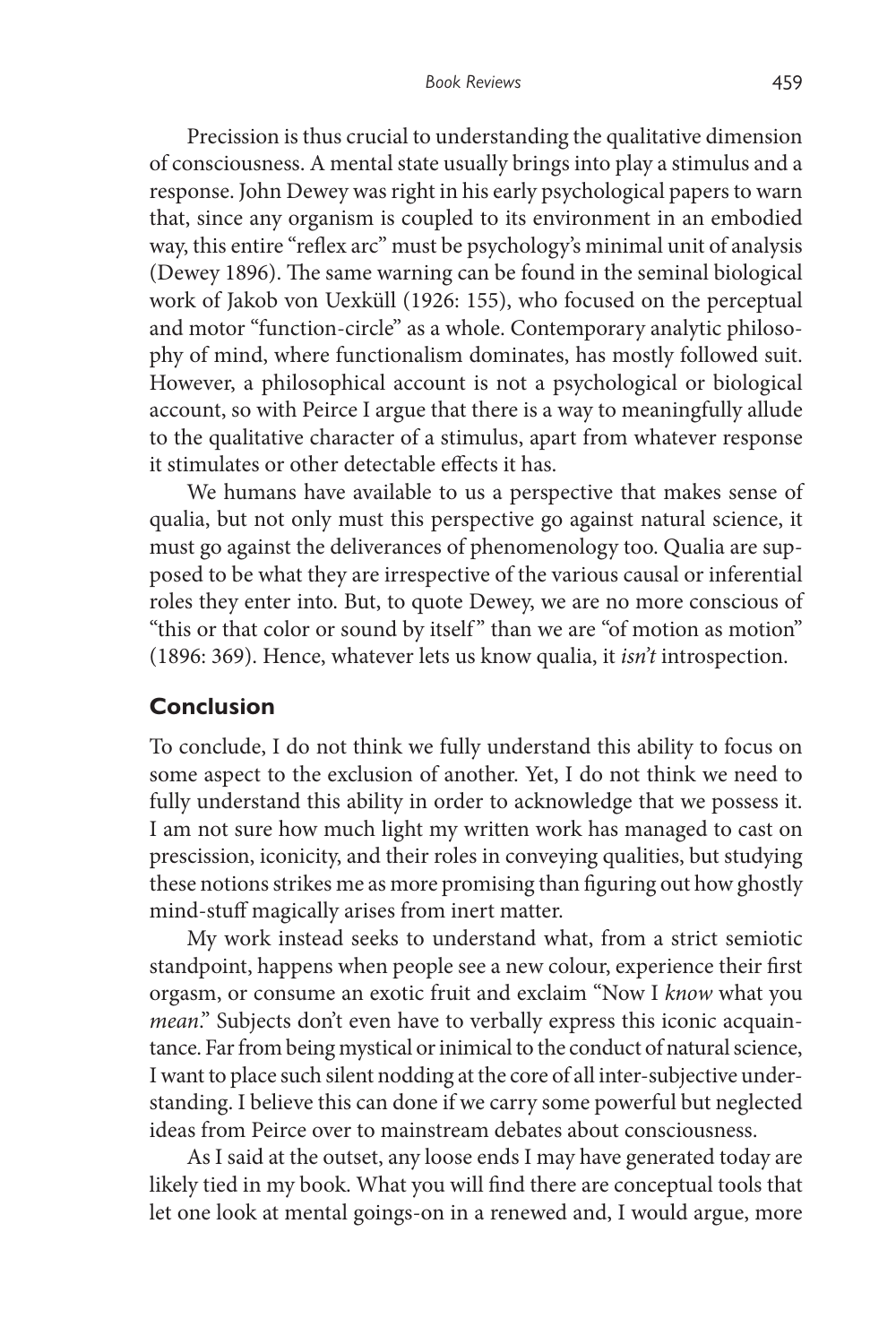fruitful way. Such a project of applying philosophy of signs to consciousness cannot be completed by a single person, so hopefully the remarks I made today will be built upon by co-workers.

In any event, in keeping with my insistence that language has its limits, I now end my talk and invite you to become iconically acquainted with a strange and wondrous fruit.<sup>2</sup>

## **References**

CAWS, Peter.

2006. "*Tractatus* 7.1: Translation and Silence", *Philosophy Now* 58, 10–12.

CHALMERS, David J.

1995. "Facing Up to the Problem of Consciousness", *Journal of Consciousness Studies* 2.3, 200–219.

CHAMPAGNE, Marc.

- 2015. "A Less Simplistic Metaphysics: Peirce's Layered Theory of Meaning as a Layered Theory of Being", *Sign Systems Studies* 43.4, 523–552. https://doi.org/10.12697/SSS.2015.43.4.10
- 2016. "Tracking Inferences is not Enough: The Given as Tie-Breaker", *Logos and Episteme* 7.2, 129–135.

https://doi.org/10.5840/logos-episteme20167214

- 2018. *Consciousness and the Philosophy of Signs* (Cham: Springer).
- 2020. *Myth, Meaning, and Antifragile Individualism* (Exeter: Imprint Academic).

#### DEELY, John N.

2001. *Four Ages of Understanding: The First Postmodern Survey of Philosophy from Ancient Times to the Turn of the Twenty-first Century* (Toronto: University of Toronto Press).

#### DENNETT, Daniel C.

- 1988. "Quining Qualia", in *Consciousness in Modern Science*, ed. Anthony J. Marcel and Edoardo Bisiach (Oxford: Oxford University Press), 42–77.
- 1991. *Consciousness Explained* (New York: Little, Brown and Company).
- 2003. "Who's On First? Heterophenomenology Explained", *Journal of Consciousness Studies* 10.9–10, 19–30.

#### DEWEY, John.

1896. "The Reflex Arc Concept in Psychology", *Psychological Review* 3.4, 357–370. https://doi.org/10.1037/h0070405

<sup>&</sup>lt;sup>2</sup> Editor's Note: At this point, a fresh durian was carved and served at the front of the auditorium to those in attendance, who eventually ate the whole fruit.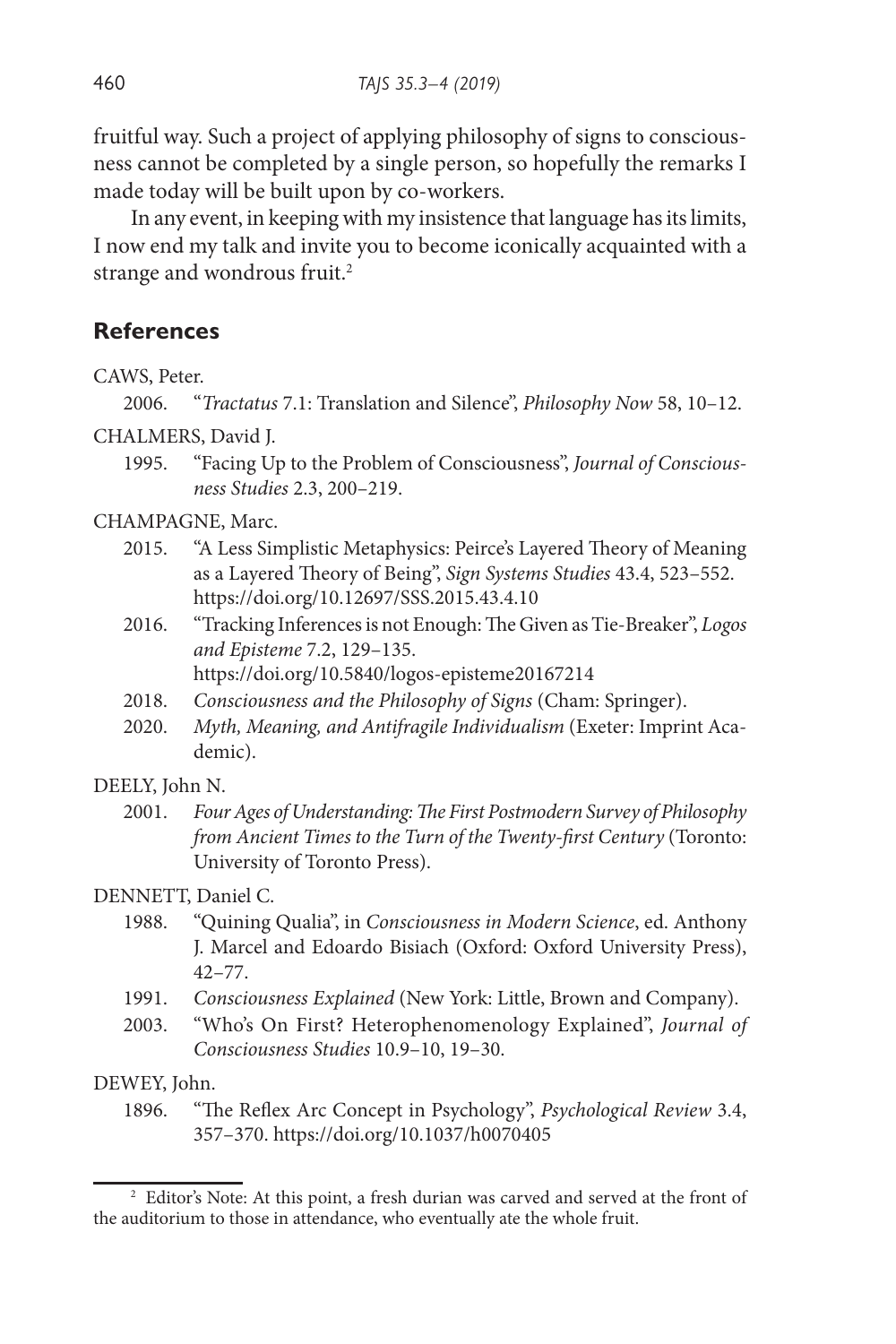GALLAGHER, Shaun, and Dan ZAHAVI.

- 2008. *The Phenomenological Mind: An Introduction to Philosophy of Mind and Cognitive Science* (London: Routledge).
- HARNAD, Stevan.
	- 1990. "The Symbol Grounding Problem", *Physica D: Nonlinear Phenomena* 42.1–3, 335–346. https://doi.org/10.1016/0167-2789(90)90087-6
- JACKSON, Frank.
	- 1982. "Epiphenomenal Qualia", *The Philosophical Quarterly* 32.127, 127– 136. https://doi.org/10.2307/2960077
	- 1986. "What Mary Didn't Know", *Journal of Philosophy* 83.5, 291–295. https://doi.org/10.2307/2026143
	- 2010. *Language, Names, and Information* (West Sussex: Wiley-Blackwell).

KNOWLES, Jonathan, and Thomas RALEIGH, Editors.

- 2020. *Acquaintance: New Essays* (Oxford: Oxford University Press).
- LALOR, Brendan J.
	- 1999. "Intentionality and Qualia", *Synthese* 121.3, 249–290.
- LI Jia-Xiao, Peter SCHIEBERLE, and Martin STEINHAUS.
	- 2017. "Insights into the Key Compounds of Durian (Durio zibethinus L. 'Monthong') Pulp Odor by Odorant Quantitation and Aroma Simulation Experiments", *Journal of Agricultural and Food Chemistry* 65.3, 639−647. https://doi.org/10.1021/acs.jafc.6b05299

#### LIVINGSTON, Paul M.

- 2004. *Philosophical History and the Problem of Consciousness* (Cambridge: Cambridge University Press).
- MCDOWELL, John H.
	- 1994. *Mind and World* (Cambridge, MA: Harvard University Press).
- NEMIROW, Laurence.
	- 2007. "So This is What it's Like: A Defense of the Ability Hypothesis", in *Phenomenal Concepts and Phenomenal Knowledge: New Essays on Consciousness and Physicalism*, ed. Torin Alter and Sven Walter, 32–51 (Oxford: Oxford University Press).
- PEIRCE, Charles Sanders.
	- i.1893–1913. *The Essential Peirce: Selected Philosophical Writings*, Vol. 2, ed. Peirce Edition Project (Bloomington: University of Indiana Press, 1998). Cited as EP2.
- RUSSELL, Bertrand.
	- 1910–1911. "Knowledge by Acquaintance and Knowledge by Description", *Proceedings of the Aristotelian Society* 11, 108–128. https://doi.org/10.1093/aristotelian/11.1.108